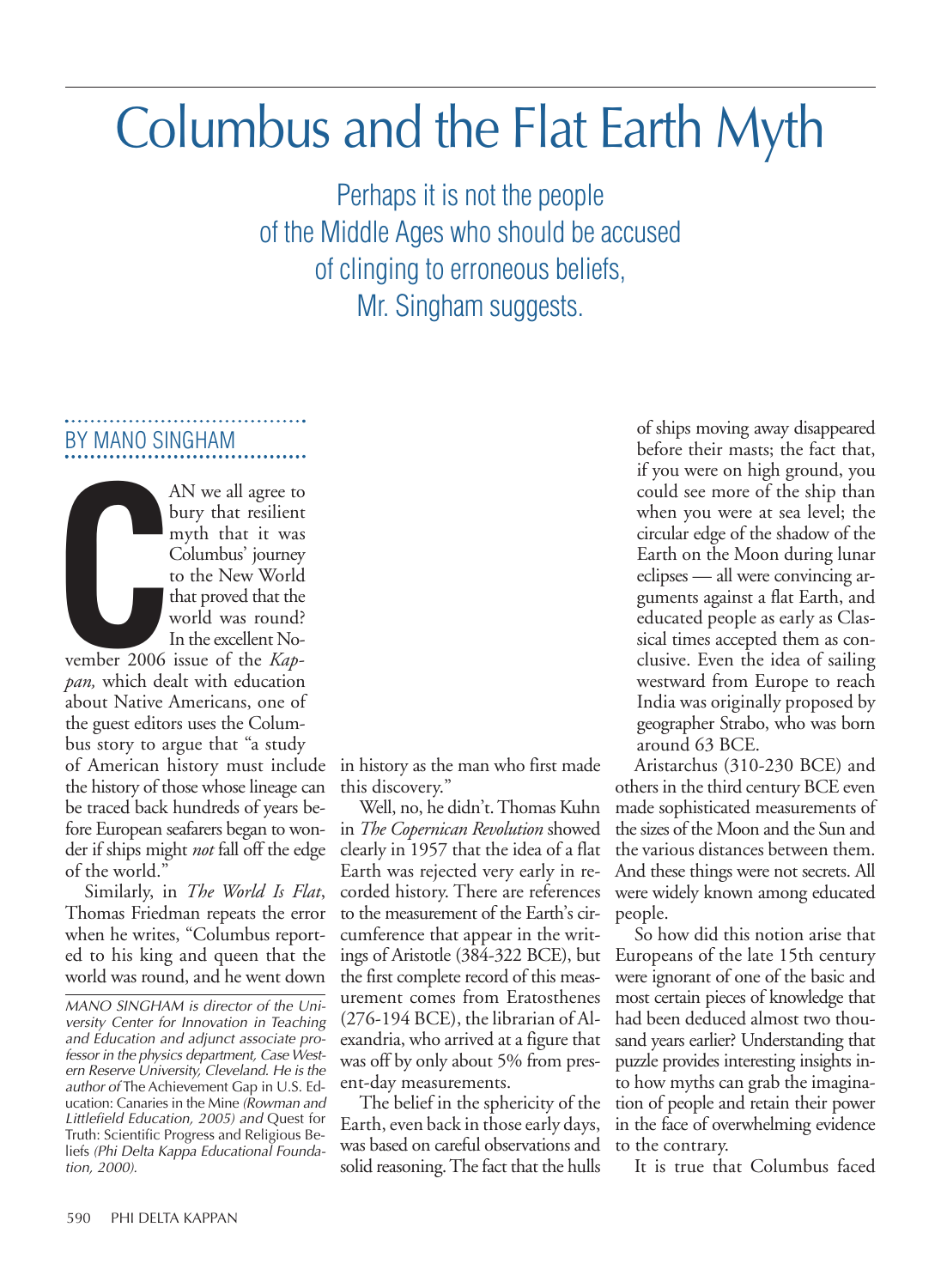strenuous objections from the Spanish court to his proposed venture, but this opposition had nothing to do with fears that his ships would fall off the edge of the Earth, since the educated people of Spain knew very well that the Earth was a sphere. Rather, they suspected that Columbus, showing a level of political cunning that would have impressed today's strategists, had cherry picked and fudged the available data to suit his purposes and had come up with a dubious calculation that projected the length of his trip to be only 20% of the actual distance. Thus he made his trip appear more viable than it was.

His opponents argued (correctly) that his numbers were wrong and that he and his crew would not be able to carry enough provisions to reach India. And they did not want to gamble their ships and crew on what seemed like a reckless venture.

Why would Columbus advocate such a foolish thing, since he was risking his own life in the bargain? The answer is not clear. Perhaps, being the adventurer he was, he was also a gambler who had set his mind on making this voyage and then had fallen prey to that all-too-human trait of trusting only the data that justified his desired course of action and rejecting anything that argued otherwise.

Whatever the reason, Columbus managed to finally persuade the Spanish government to underwrite his voyage, which would have certainly ended in disaster but for the existence of America. His arrival in America did not save him from falling off the edge of the Earth; it just saved him and his crew from starvation and death.

In his excellent book *Inventing the Flat Earth: Columbus and Modern Historians* (Praeger, 1991), Jeffrey Burton Russell examines the origins, pervasiveness, and durability of this Columbus myth and finds that it arose

## **Take the Lead . . . Become a Certified TESA Coordinator!**



TESA is a dynamic, research-based training program designed to promote teacher behavior that creates equity in the classroom, improves student academic performance and attendance, decreases student discipline problems, and improves classroom climate. Research reveals that TESA classrooms outperform non-TESA classrooms.

## **TESA trainings are scheduled for:**

**2007**

Charleston, SC: Apr. 19-20 Los Angeles, CA: May 3-4 Oklahoma City, OK: May 17-18 Atlantic City, NJ: June 7-8 Las Vegas, NV: June 21-22

- The 2-day TESA Coordinator Certification Training prepares you to conduct the 5-session TESA teacher workshop series with certificated staff at school sites.
- The \$325 registration fee includes the 2-day training, TESA Coordinator Manual, Awareness Packet, instructional video, interaction wall chart, and refreshments.

**Discount for on-site TESA Coordinator Trainings. To request a registration form or if you would like additional information regarding the TESA or PESA programs, please call (800) 566-6651.**

TESARI

**See the PESA training schedule below.** E-mail: tesa\_pesa@lacoe.edu Website: http://streamer.lacoe.edu/TESA



# THE LOS ANGELES COUNTY OFFICE OF EDUCATION PRESENTS

### **PARENT EXPECTATIONS SUPPORT ACHIEVEMENT (PESA)**

#### **Facilitator training for parent workshop leaders**

*Help parents prepare their children for success.*

**Become a Certified PESA Facilitator and lead parent workshops at your school!**

PESA fulfills the requirement of providing parent involvement activities to improve student academic achievement and school performance for the federal reform legislation of the No Child Left Behind Act of 2001 (Title I, Sec. 1118. Parent Involvement).

> *PESA facilitator workshops are available in English, Spanish, Chinese, Korean, and Armenian languages upon request.*

**English PESA Facilitator Trainings are scheduled for:**

May 10-11, 2007 – Ventura, CA

May 15-16, 2007 – Oklahoma City, OK

- The \$325 registration fee includes the 2-day training, PESA Facilitator Manual, instructional video, interaction wall chart, and refreshments.
- Please call (800) 566-6651 for a registration form with locations.

**Schedule a PESA Facilitator Training at your site and receive a discount on registration fees. To request a registration form or additional information regarding the TESA or PESA programs, please call (800) 566-6651.**

**See the TESA training schedule above.**

E-mail: tesa\_pesa@lacoe.edu Website: http://streamer.lacoe.edu/PESA